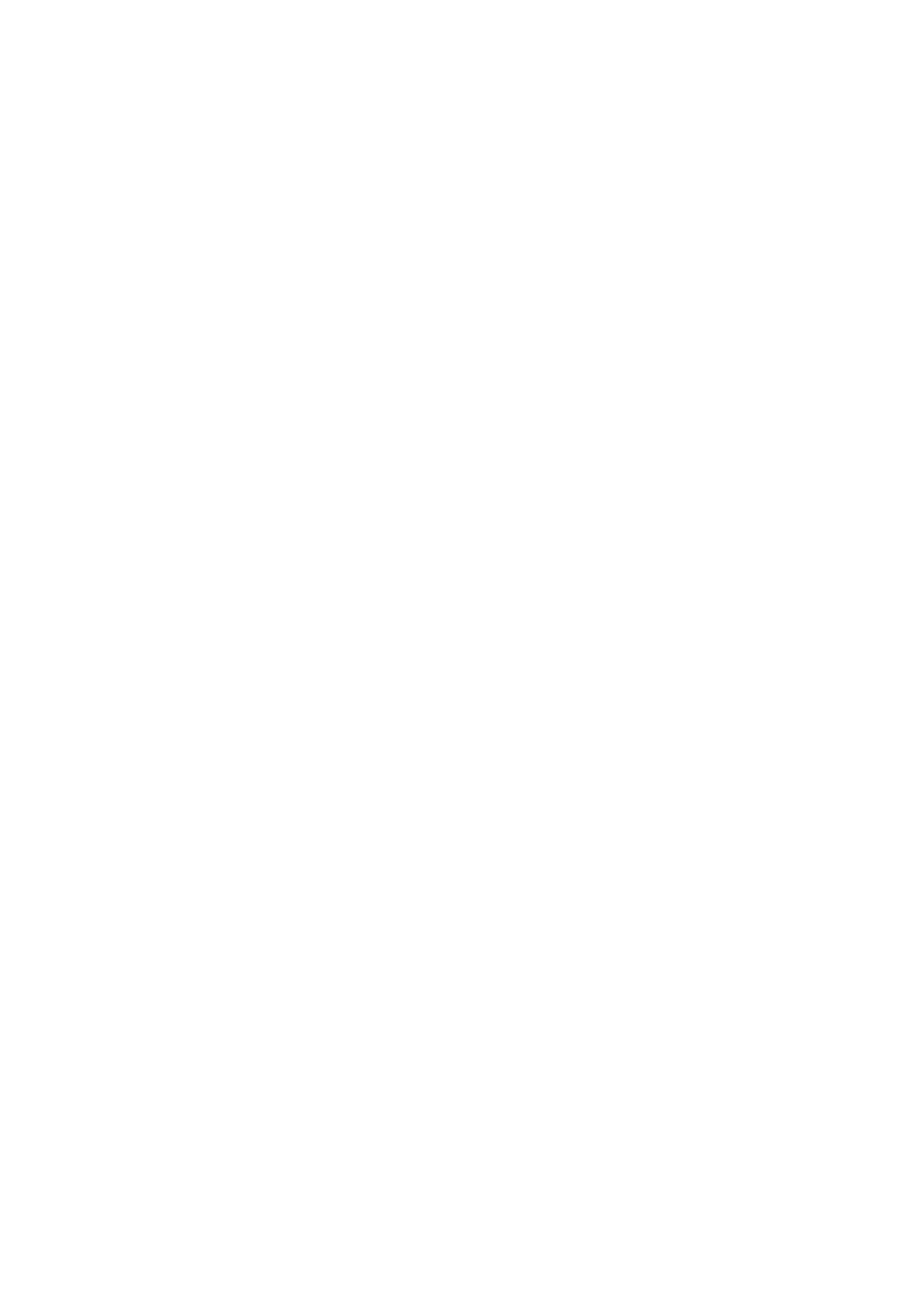

Carol McKenzie-Rex, Local Area Manager, chaired the meeting for items 1, 2, 3, 4 a) and b). From item 4c) onwards the newly elected Chairperson chaired the meeting.

### **1 Apologies**

Resolution number SO/2022/1

MOVED by Member N Bakulich, seconded by Member J Allan:

**That the Social Impact Fund Allocation Committee Appointments Committee:**

#### **a) accept the apology from Member Brent Catchpole for absence.**

**CARRIED**

#### **2 Declaration of Interest**

There were no declarations of interest.

### **3 Extraordinary Business**

There was no extraordinary business.

#### **4 Election of Chairperson**

Resolution number SO/2022/2

MOVED by Member R Autagavaia, seconded by Member N Bakulich:

**That the Social Impact Fund Allocation Committee Appointments Committee:**

**a) appoint a Chairperson for the remainder of the 2019 - 2022 political term, utilising System B of Schedule 7, Part 1, Clause 25 of the Local Government Act 2002.**

### **CARRIED**

Local Area Manager, Carol McKenzie-Rex, called for nominations for the position of chairperson.

Member Bakulich nominated Member Allan for the role of chairperson.

Member Autagavaia seconded the nomination.

No further nominations were received.

Resolution number SO/2022/3

MOVED by Member N Bakulich, seconded by Member R Autagavaia:

#### **That the Social Impact Fund Allocation Committee Appointments Committee:**

**b) appoint Manurewa Local Board Chairperson Joseph Allan as chairperson of this joint committee.** 

### **CARRIED**

Resolution number SO/2022/4

MOVED by Member J Allan, seconded by Member J Robinson:

**That the Social Impact Fund Allocation Committee Appointments Committee:**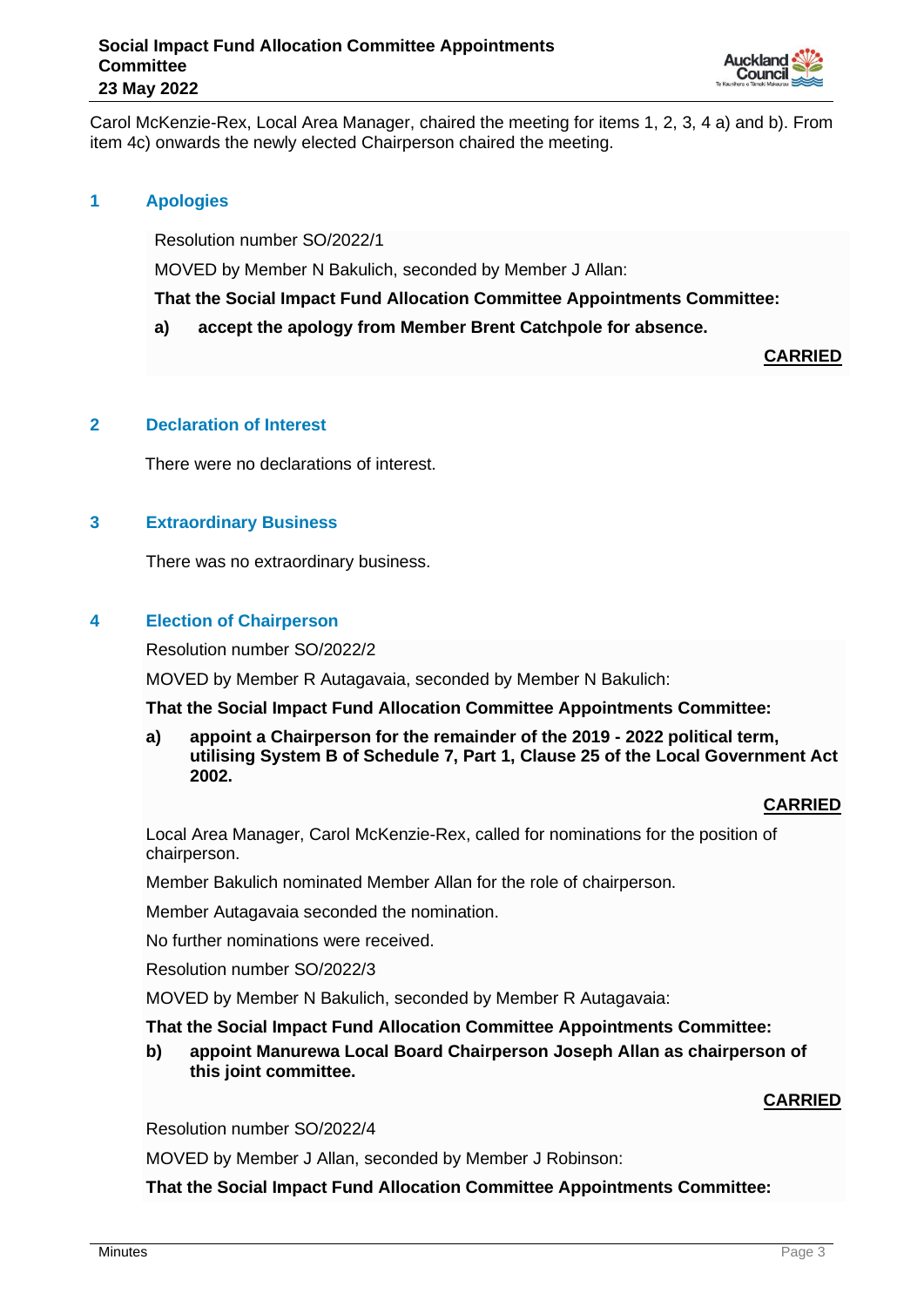

**c) adopt the standing orders of the Manurewa Local Board, amended as appropriate to apply to this joint committee as a committee of all participating local boards.**

**CARRIED**

## **5 Election of Deputy Chairperson**

The Chairperson called for nominations for the position of deputy chairperson.

Member Bakulich nominated Member Autagavaia for the role of deputy chairperson.

Chairperson Allan seconded the nomination.

No further nominations were received.

Resolution number SO/2022/5

MOVED by Member N Bakulich, seconded by Member J Allan:

**That the Social Impact Fund Allocation Committee Appointments Committee:**

**a) appoint Ōtara-Papatoetoe Local Board Chairperson Apulu Reece Autagavaia as deputy chairperson of this joint committee for the remainder of the 2019 - 2022 political term.**

**CARRIED**

#### **6 Social Impact Fund Allocation Committee – appointment of two members**

Chairperson Allan nominated Manurewa Local Board Deputy Chairperson Melissa Moore.

Member Bakulich nominated Papakura Local Board Member Felicity Auva'a.

No further nominations were received.

Resolution number SO/2022/6

MOVED by Member J Allan, seconded by Member J Robinson:

**That the Social Impact Fund Allocation Committee Appointments Committee:**

**a) appoint Manurewa Local Board Deputy Chairperson Melissa Moore and Papakura Local Board Member Felicity Auva'a to the Social Impact Fund Allocations Committee on behalf of Auckland Council.**

**CARRIED**

### **7 Consideration of Extraordinary Items**

There was no consideration of extraordinary items.

Member Tauanu'u Nanai Nick Bakulich closed the meeting with a karakia.